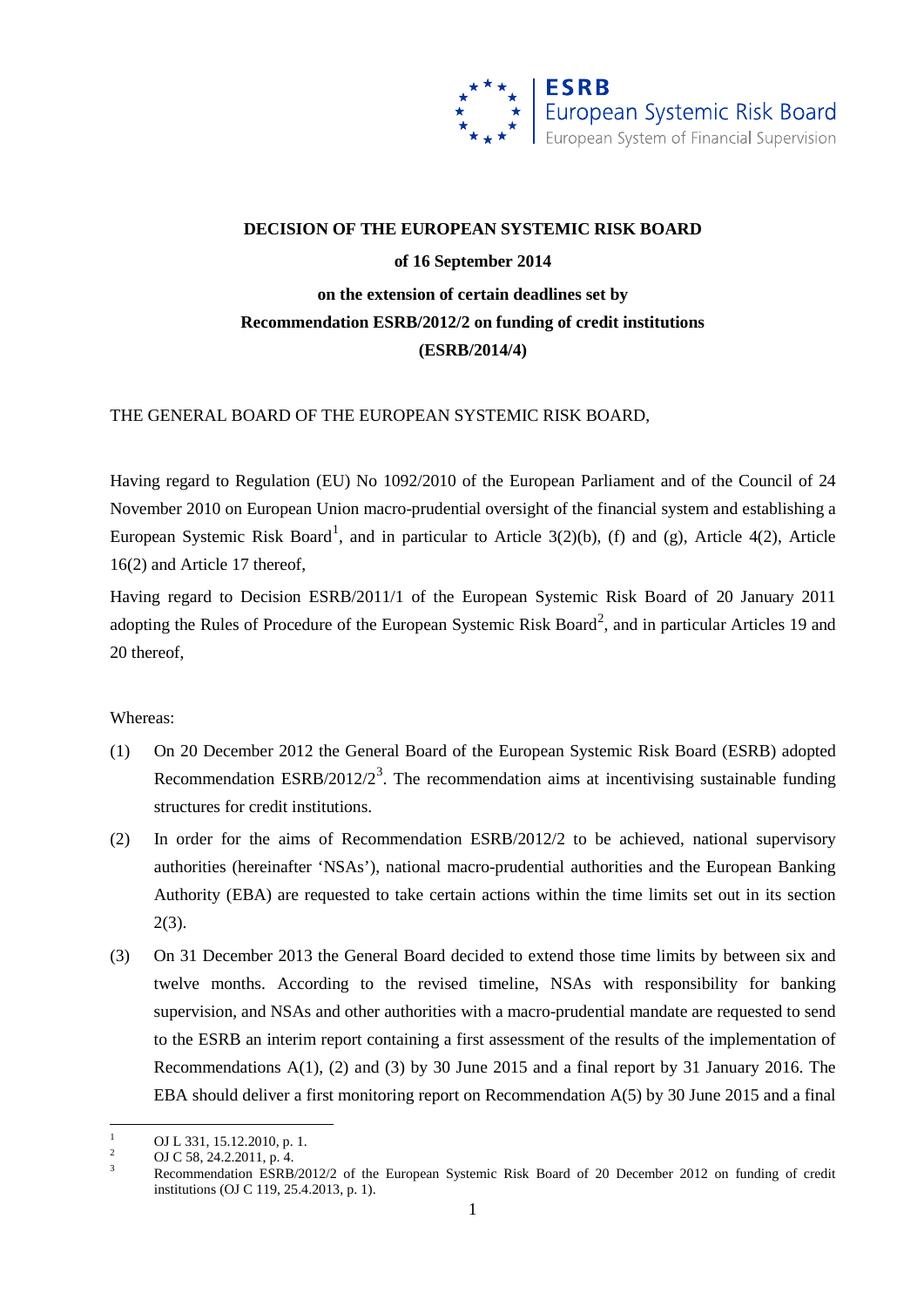report by 30 September 2015. However, some addressees have stated that it will not be possible to fully comply with the specified time limits.

- (4) The overarching objective of the ESRB is to prevent or mitigate systemic risks in a timely and effective manner. The General Board considers that a further delay of six months in the first monitoring report by the NSAs on Recommendations  $A(1)$ , (2) and (3) and a further delay of nine months in the first monitoring report by the EBA on Recommendation A(5) would not jeopardise the orderly functioning of the financial markets, nor imply that those recommendations will be left unimplemented.
- (5) The General Board has thereby decided to extend the time limits set out in Recommendation ESRB/2012/2 in respect of Recommendations  $A(1)$ , (2), (3) by six months and in respect of  $A(5)$ by nine months in order to provide the NSAs and the EBA with the proper time to take the steps necessary for the implementation of the relevant recommendations,

HAS ADOPTED THIS DECISION:

# *Article 1*

#### **Amendments to Recommendation ESRB/2012/2**

Recommendation ESRB/2012/2 is amended as follows:

- 1. section  $2(3)(1)$  is replaced by the following:
	- '1. *Recommendation A* National supervisory authorities with responsibility for banking supervision, national supervisory authorities and other authorities with a macro-prudential mandate, and the EBA are requested to report according to the following timeline:
		- (a) by 31 December 2015, national supervisory authorities with responsibility for banking supervision are requested to deliver to the ESRB an interim report containing a first assessment of the results of the implementation of Recommendation A(1) and (2);
		- (b) by 31 July 2016, national supervisory authorities with responsibility for banking supervision are requested to deliver a final report on Recommendation  $A(1)$  and  $(2)$  to the ESRB and to the Council;
		- (c) by 31 December 2015, national supervisory authorities and other authorities with a macro-prudential mandate are requested to deliver to the ESRB an interim report containing a first assessment of the results of the implementation of Recommendation A(3);
		- (d) by 30 September 2016 national supervisory authorities and other authorities with a macro-prudential mandate are requested to deliver a final report on the implementation of Recommendation A(3) to the ESRB and to the Council;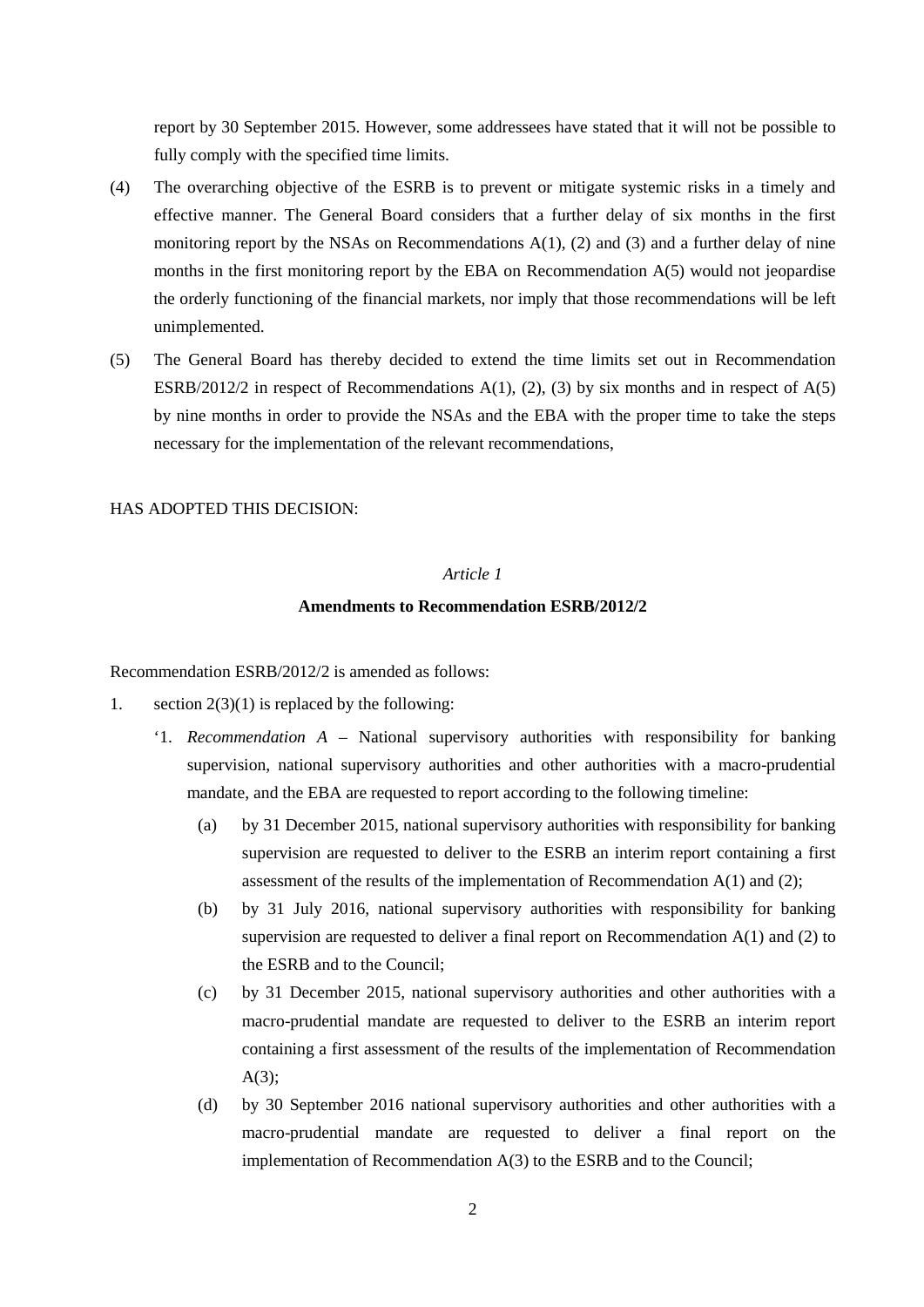- (e) by 30 June 2014, the EBA is requested to deliver the guidelines referred to in Recommendation A(4) to the ESRB and to the Council;
- (f) by 31 March 2016, the EBA is requested to deliver to the ESRB an interim report containing a first assessment of the results of the implementation of Recommendation  $A(5)$ ;
- (g) by 30 June 2016, the EBA is requested to deliver a final report on the implementation of Recommendation A(5) to the ESRB and to the Council.';
- 2. in the Annex, point V.1.3.1 is replaced by the following:

# 'V.1.3.1. Timeline

National supervisory authorities with responsibility for banking supervision, national supervisory authorities and other authorities with a macro-prudential mandate and the EBA are requested to report to the ESRB and the Council on the actions taken in response to this Recommendation, or adequately justify any inaction, according to the following timeline:

- a. by 31 December 2015, national supervisory authorities with responsibility for banking supervision are requested to deliver to the ESRB an interim report containing a first assessment of the result of the implementation of Recommendations A(1) and (2);
- b. by 31 July 2016, national supervisory authorities with responsibility for banking supervision are requested to deliver a final report on Recommendations A(1) and (2) to the ESRB and to the Council;
- c. by 31 December 2015, national supervisory authorities and other authorities with a macroprudential mandate are requested to deliver to the ESRB an interim report containing a first assessment of the result of the implementation of Recommendation A(3);
- d. by 30 September 2016, national supervisory authorities and other authorities with a macroprudential mandate are requested to deliver a final report on the implementation of Recommendation A(3) to the ESRB and to the Council;
- e. by 30 June 2014, the EBA is requested to deliver the guidelines referred to in Recommendation A(4) to the ESRB and to the Council;
- f. by 31 March 2016, the EBA is requested to deliver to the ESRB an interim report containing a first assessment of the result of the implementation of Recommendation  $A(5)$ ;
- g. by 30 June 2016, the EBA is requested to deliver a final report on the implementation of Recommendation A(5) to the ESRB and to the Council.'.

## *Article 2*

## **Publication**

This Decision shall be published on the ESRB's website on the date of its entry into force.